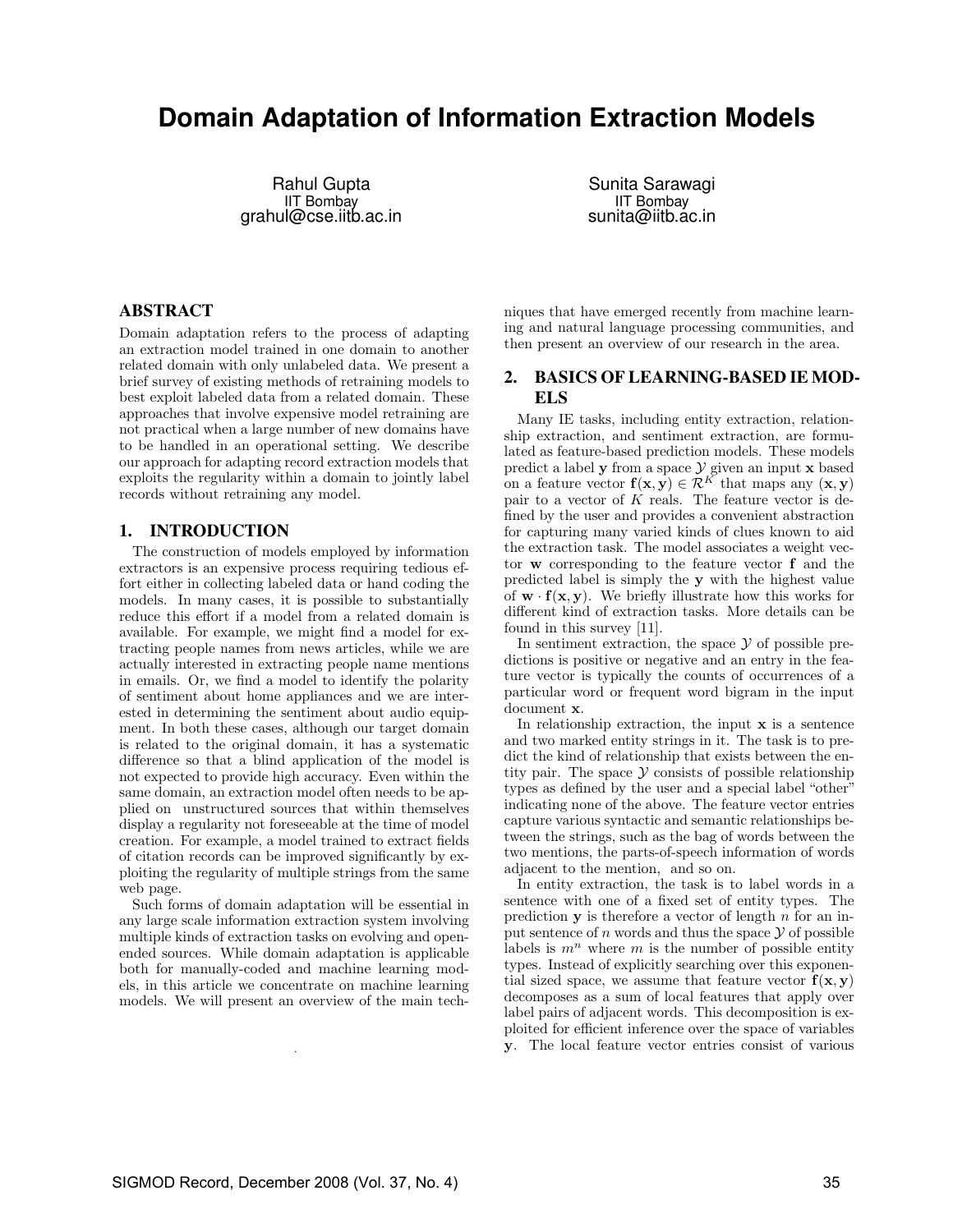properties of a word and its neighboring words. Typical properties useful for entity extraction are the case pattern of the word, its orthographic type, match in a dictionary of known types, its part of speech, and so on.

### 2.1 Training the weight vector  $w$

During training we are given a labeled set  $SRC =$  ${(\mathbf{x}_{\ell}, \mathbf{y}_{\ell})}_{\ell=1}^{N}$  consisting of correct input output pairs and our goal is to find the value of w that will minimize error on future inputs. This training objective is expressed as:

$$
\min_{\mathbf{w}} \sum_{\ell} \text{loss}(\mathbf{x}_{\ell}, \mathbf{y}_{\ell}, \mathbf{w}, \mathbf{f}) + C ||\mathbf{w}||^{\gamma} \tag{1}
$$

where  $\cos(\mathbf{x}_{\ell}, \mathbf{y}_{\ell}, \mathbf{w}, \mathbf{f})$  is a function that measures for input  $\mathbf{x}_{\ell}$  the error in predicting the label  $\hat{\mathbf{y}} = \arg\max_{\mathbf{x}} \mathbf{w} \cdot$  $\mathbf{f}(\mathbf{x}, \mathbf{y})$  given that its correct label is  $\mathbf{y}_{\ell}$  . A popular form of the loss function is  $\mathbf{w} \cdot \mathbf{f}(\mathbf{x}_{\ell}, \mathbf{y}_{\ell}) - \log \sum_{\mathbf{y}} exp(\mathbf{w} \cdot \mathbf{y}_{\ell})$  $f(x_\ell, y)$ . This form of the loss function is both efficient to train and has been found to generalize well to future instances when they follow the same distribution as the training data. The second term  $C||\mathbf{w}||^{\gamma}$  (with  $\gamma$  usually 1 or 2) prevents the model from overfitting w to the labeled set.

# 2.2 Domain adaptation

In domain adaptation we are faced with the following situation: there is labeled dataset SRC from one or multiple domains but on the domain on which we need predictions we only have an unlabeled pool DEST. Various existing domain adaptation techniques tend to retrain the model after seeing the examples in DEST  $[13, 8, 1, 1]$ 12, 3, 2]. We first give an overview of these methods in Section 3. Next, we give a summary of our method for domain adaptation in record extraction that does not require retraining. Such methods are more useful in settings where we need to handle many target domains and retraining the model for each domain is expensive.

# 3. CURRENT DOMAIN ADAPTATION TECH-NIQUES

The key idea in the various methods of adapting the labeled examples in src to provide high accuracy on DEST is to choose a representation of the SRC examples that make them close to the DEST distribution. We discuss three proposed methods of achieving this goal.

### 3.1 Select relevant examples

One strategy to make the examples in src relevant to classifying examples in DEST is to differentially weight examples in src such that higher weights are assigned to examples that are similar to our target examples. Let  $\beta_i$  denote the weight assigned to the *i*th example in src. The training objective (Eq. 1) is modified such that the loss of the *i*-th example is multiplied by  $\beta_i$ . We now discuss how to set  $\beta_i$ .

The ideal weight of each example x in SRC should be the ratio of its probability in the target and the source domains. As shown in [13], this is the optimum way to

align the source distribution to the target distribution. However, this approach is not practical because we do not have a probability distribution over the examples in each domain. Estimating the distribution through the samples is difficult because in general, x has many dimensions. Therefore, a number of methods have been proposed to estimate the  $\beta$  values directly without first estimating the probability of x in each of the domains.

A mean matching method proposed in [8] assigns weights  $\beta_i$  to the examples in SRC such that the mean of the weighted examples in src matches the means of the examples in DEST. In contrast,  $[1]$  uses another classifier to estimate the probability that an example is from the target distribution as against the source distribution. In training this classifier, the examples in DEST are treated as positive examples and the ones in src are treated as negative examples.

# 3.2 Remove irrelevant features

The above method of weighting entire examples is not effective when a few features cause the two domains to differ systematically from each other. For example, if we have a feature called "Is capitalized word" in the source domain but in the target domain every letter is capitalized, then no instance weighting scheme can align the two distributions. In such kinds of mismatch a more effective method of domain adaptation is to differentially weight features instead of examples. A method proposed in [12] is to assign a weight  $\lambda_i$  to each feature  $j$  that is equal to the difference in the expected value of the feature in the two domains. The model is then retrained by adding a third term  $\sum_j \lambda_j |w_j|$  to the training objective in Equation 1 that penalizes features with large  $\lambda_j$  values so that their role in the final classification is minimized. This method has been shown to provide significant accuracy gains on entity extraction tasks with varying training and test domains [12].

# 3.3 Add related features

A third strategy proposed in [3, 2] is to add new features to the target domain by aligning them to anchor features in the labeled source domain. Anchor features are those that are frequent in the two domains and are strongly correlated to the class labels. As an example, consider the task of sentiment extraction where the source domain has labeled book reviews and the target domain has unlabeled home appliance reviews. Words like "good", "dissatisfied" and "excellent" that are present in both the domains and strongly correlated with the class labels in the source domain are good candidates for such anchor features. Once a set of anchor features is determined, we find the set of those features from the target and source domains that are strongly correlated with each anchor feature. For example, with the anchor feature "excellent", in the book domain we might find words like "engaging" and in the appliance domain words like "reliable" strongly associated with it. This establishes a correspondence between features "engaging" and "reliable". We refer the reader to [3, 2] for more details on how such a correspondence is quantified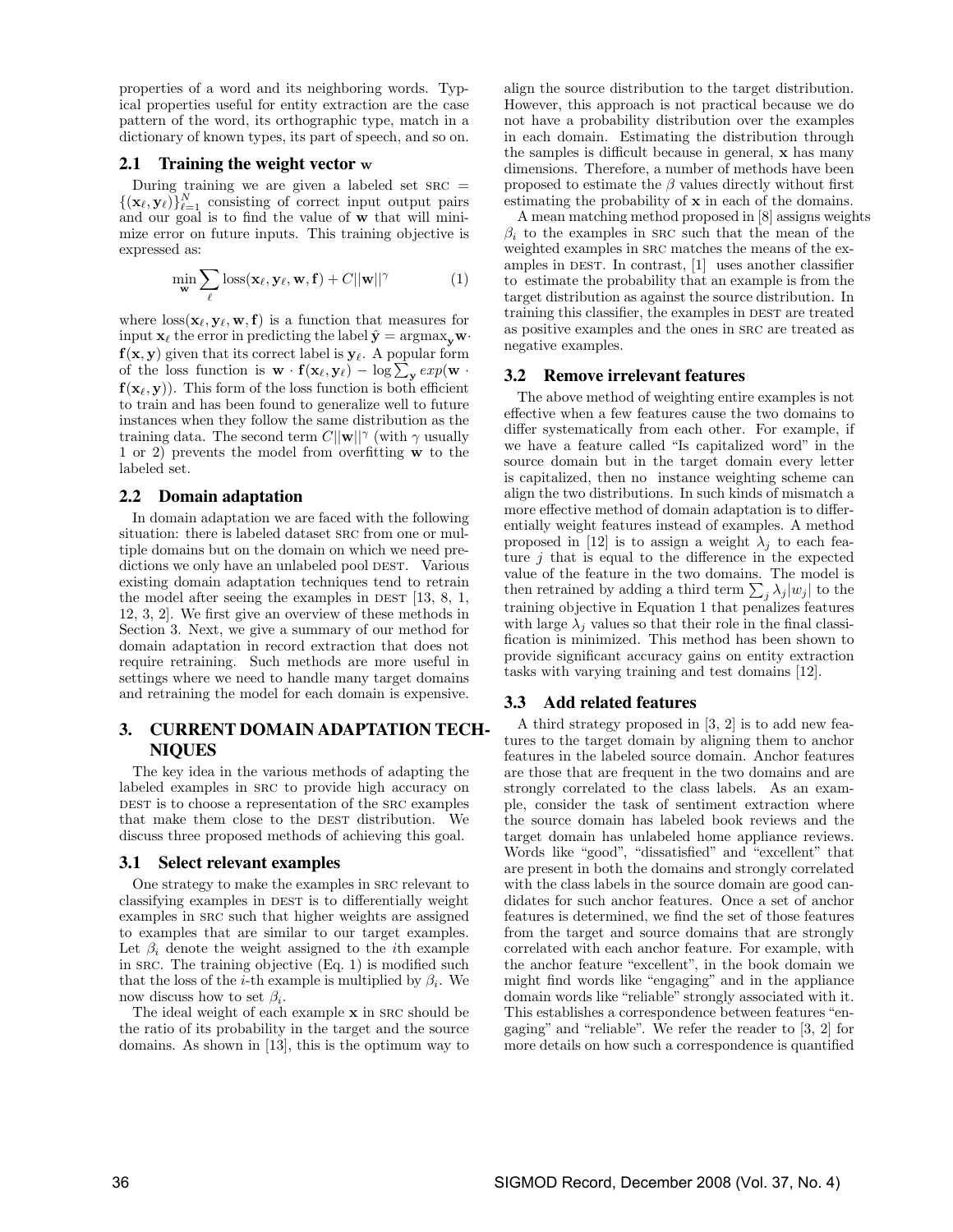and exploited during model retraining.

# 4. DOMAIN ADAPTATION FOR RECORD EXTRACTION

We now present our approach for domain adaptation which does not do any model retraining. Our approach uses the key observation that record labelings inside a domain tend to have regularity in many aspects. For example, in a citation labeling task, records in the same list tend to use the same ordering of labels. They also tend to use the same font/formatting style for specific labels, such as bold Titles in one domain, or italicized Titles in another. Thus, regularities tend to exist in each domain, although the nature of each such regularity might vary from domain to domain. To illustrate further, Table 1 lists citation records from two domains. All labelings in the first domain start with Author, while those in the second domain start with a Title. All the titles in the second domain are also hyperlinks to the paper. We call each such regularity-rich aspect a *property*.

Properties are not confined to citation labeling tasks. Infact, they exist and can be exploited in any domain whose records enjoy regularity. Consider the task of extracting products, where each catalog corresponds to a domain. In one catalog, each record might end a product price with USD (thus showing regularity), while in another, prices might be listed with EUR. Table 2 lists more properties for these two tasks. Table 1 illustrates the regularity of some of the properties on the citation labeling task.

The key idea behind using properties for domain adaptation is as follows. If we use our error-prone base model on each record in DEST independently, the noisy output labelings will generally not enjoy regularity simply because regularity in the domain is not captured at all, coupled with the errors made by the model. However, if we jointly label all records in DEST together, and provide an extra incentive for the output labelings to be regular with respect to the affected set of properties, many of the errors made earlier will be corrected. As an example, again consider the property *First Label* that returns the first label in a citation record. If under the base model, a majority but not all records in DEST exhibit regularity, then the extra incentive in our scheme will push the remaining records to conform with the other records and take on the correct first label.

Keeping this high-level picture in mind, we describe our approach with the following components:

1. A collection of instance-labeling pairs  $\{(\mathbf{x}_i, \mathbf{y}_i)\}_{i=1}^N$ . Instances and their labelings are usually structured, e.g.  $x_i$  can be a citation record and  $y_i$  its bibliographic segmentation. Each  $y_i$  is probabilistically modeled using a feature-based prediction model as discussed in Section 2. These models are also popularly known as Markov Random Fields (MRFs) in machine learning literature [9]. From Section 2 recall that the scoring function for assigning labeling  $y_i$  to  $x_i$  is  $w \cdot f(x_i, y_i)$ , which decomposes

over the parts c of the MRF as  $\mathbf{w} \cdot \mathbf{f}(\mathbf{x}_i, \mathbf{y}) =$ over the parts c of the MRF as  $\mathbf{w} \cdot \mathbf{f}(\mathbf{x}_i, \mathbf{y}) = \sum_c \mathbf{w} \cdot \mathbf{f}_c(\mathbf{x}_i, \mathbf{y}_c)$ . For sentence-like records, a part c is usually a word or a pair of adjacent words, as explained in the entity extraction task in Section 2.

- 2. A set P of properties where each property  $p \in P$ includes in its domain a subset  $\mathcal{D}_p$  of MRFs and maps each labeling y of an input  $x \in \mathcal{D}_p$  to a discrete value from its range  $\mathcal{R}'p$ . These properties predominantly take only one value for records in a fixed domain. The dominant value however can vary from domain to domain. For tractability, we assume that each property decomposes over parts of the MRF. We discuss decomposable properties in Section 4.1.
- 3. A clique potential function  $C_p(\{p(\mathbf{x}_i, \mathbf{y}_i)\}_{\mathbf{x}_i \in \mathcal{D}_p})$ for each property  $p$ . We call it a clique potential because each property  $p$  is thought of as a clique, and each member MRF in  $\mathcal{D}_p$  a vertex of that clique. This potential is maximized when all the member MRFs get labelings with the same property value. By including these potentials in our objective, we can encourage conformity of properties across labelings of member MRFs. Various symmetric potential functions are discussed in Section 4.2.

Our aim is now to jointly label the  $N$  records so as to maximize the sum of the individual MRF specific scores from our trained model, and the clique potentials coupling these MRFs via their property functions. This is given by:

$$
\max_{(\mathbf{y}_1,\ldots,\mathbf{y}_N)} \sum_{i=1}^N \mathbf{w} \cdot \mathbf{f}(\mathbf{x}_i, \mathbf{y}_i) + \sum_{p \in P} C_p(\{p(\mathbf{x}_i, \mathbf{y}_i)\}_{i \in \mathcal{D}_p})
$$
\n(2)

Equation 2 is NP-hard to optimize even for simple cases. Hence, we look at an approximate optimization method instead. Our method uses the well-known paradigm of message passing in a cluster graph [5]. Message passing breaks the computation into two kinds of efficient subroutines: one that exploits the decomposability of the properties, and the other uses algorithms tailored to the specific symmetric potentials being used.

In the subsequent sections, we discuss decomposable properties, symmetric clique potentials, and the joint labeling computation algorithm.

#### 4.1 Decomposable Properties

A property maps a  $(x, y)$  pair to a discrete value in its range. Table 2 gives examples of some properties for various record extraction tasks.

For tractability, we consider only *decomposable properties*, viz. properties that can be broken over the parts  $c$  of the MRF of labeling  $y$ , just like our base model  $\mathbf{w} \cdot \mathbf{f}$ . We formally describe decomposable properties as:

DEFINITION 4.1. *A decomposable* property  $p(\mathbf{x}, \mathbf{y})$  *is composed out of component level properties*  $p(\mathbf{x}, \mathbf{y}_c, c)$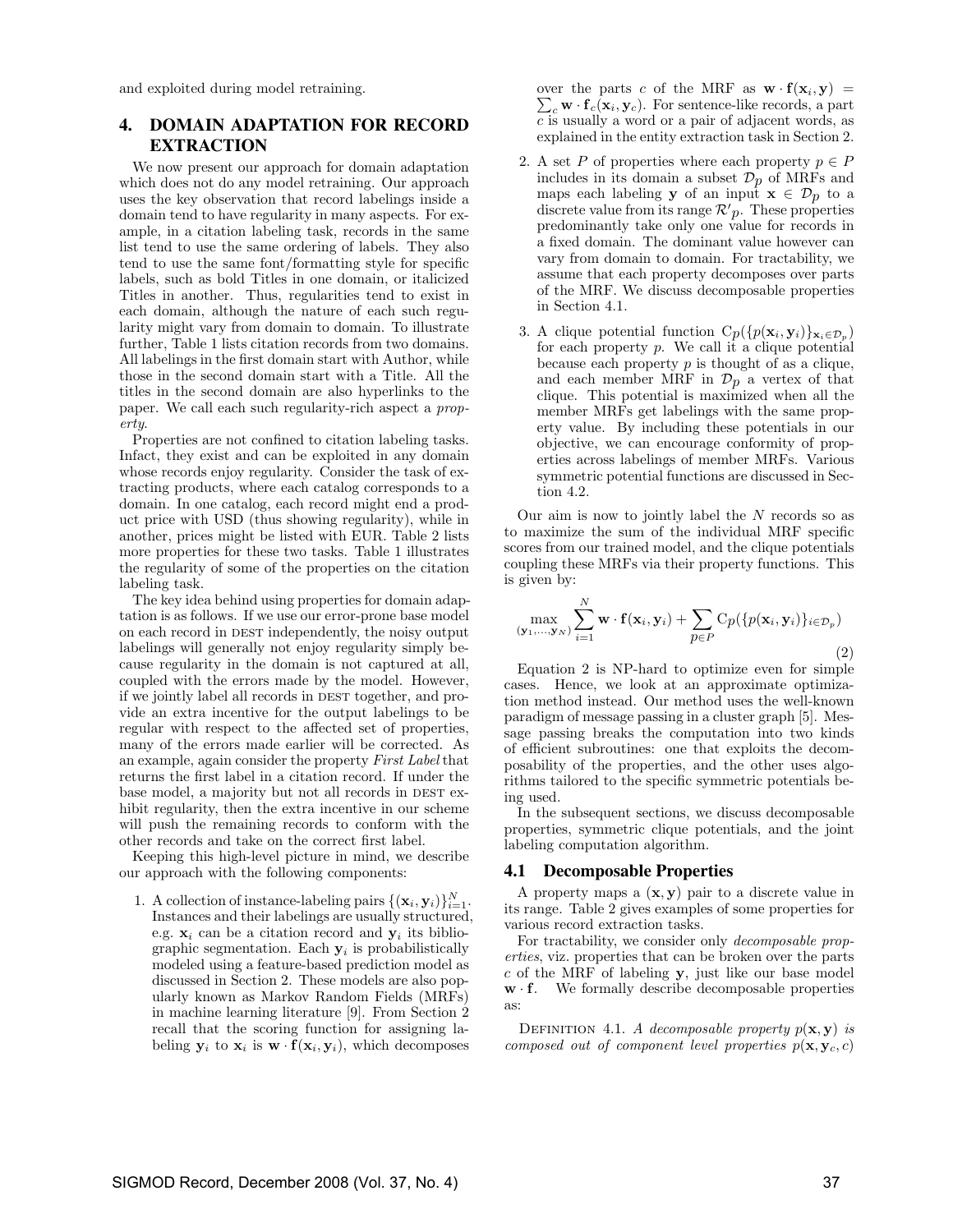| Domain                      | Record                                                                             | $p_1$  | $p_2$        | $p_3$ | $p_4$  |
|-----------------------------|------------------------------------------------------------------------------------|--------|--------------|-------|--------|
|                             | Bhardwaj, P. (2001). Delegating Pricing Decisions. <i>Marketing Science</i> 20(2). | Author | , ,          | Venue | Volume |
|                             | 143-169.                                                                           |        |              |       |        |
|                             | Balasubramaniam, S. and P. Bhardwai (2004). When not all conflict is bad:          | Author | , ,          | Venue | Volume |
|                             | Manufacturing marketing conflict and strategic incentive design. Management        |        |              |       |        |
|                             | Science $50(4)$ . 489-502.                                                         |        |              |       |        |
|                             | Bhardwaj, P. and S. Balasubramaniam (2005). Managing Channel Profits: The          | Author | $, \cdot$    | Venue | End    |
|                             | Role of Managerial Incentives. Forthcoming Quantitative Marketing and Eco-         |        |              |       |        |
|                             | nomics.                                                                            |        |              |       |        |
| $\mathfrak{D}$              | A Simulator for estimating Railway Line Capacity. In APORS - 2003.                 | Title  | Start        | Venue | Year   |
| $\mathcal{D}_{\mathcal{L}}$ |                                                                                    | Title  | <b>Start</b> | Venue | Month  |
|                             | Scheduling Loosely Connected Task Graphs. Journal of Computer and System           |        |              |       |        |
|                             | Sciences, August 2003.                                                             |        |              |       |        |
| $\mathcal{D}_{\mathcal{L}}$ | Devanagari Pen-written Character Recognition. In $ADCOM - 2001$ .                  | Title  | Start        | Venue | Year   |
|                             |                                                                                    |        |              |       |        |

Table 1: Illustration of properties  $p_1, \ldots, p_4$  applied to records from two bibliographic domains.

| Id             | Property $p(x, y)$                              | Range                                                               | Decomposable? |
|----------------|-------------------------------------------------|---------------------------------------------------------------------|---------------|
| $p_1$          | First non-Other label in y                      | \{Other}                                                            | Yes           |
| $p_2$          | Token before Title in y                         | All seen tokens $\cup$ {Start, NoTitle}                             | Yes           |
| $p_3$          | First non-Other label after Title in y          | $Y \setminus \{\text{Other}\} \cup \{\text{End}, \text{NoTitle}\}\$ | Yes           |
| $p_4$          | First non-Other label after Venue in y          | $Y \setminus \{\text{Other}\} \cup \{\text{End},\text{NoVenue}\}\$  | Yes           |
| $p_5$          | Does Title appear after Author in y?            | Boolean $\cup$ {NoAuthor,NoTitle}                                   | No            |
| $p_6$          | Number of Titles in y                           | $\mathbb{N} \cup \{0\}$                                             | No            |
| p <sub>7</sub> | Label of fixed token $t$ in $y$                 |                                                                     | Yes           |
| $p_{8}$        | HTML tag containing ProductName in y            | All HTML tags                                                       | Yes           |
| $p_9$          | Token after Price in y?                         | USD, GBP, EUR, CAD etc.                                             | Yes           |
| $p_{10}$       | Lowest common ancestor of ProductName and Price | Seen DOM XPaths                                                     | No            |

#### Table 2: Examples of properties for Bibliographic record extraction and Product extraction. Y is the set of all labels.

*defined over parts* c *of* y<sub>*.*</sub> p :  $(\mathbf{x}, \mathbf{y}_c, c) \mapsto \mathcal{R}_p \cup \{\emptyset\}$ *where the special symbol* ∅ *means that the property is* not applicable to  $(\mathbf{x}, \mathbf{y}_c, c)$ *.*  $p(\mathbf{x}, \mathbf{y})$  *is composed as:* 

$$
p(\mathbf{x}, \mathbf{y}) \triangleq \begin{cases} \n\begin{array}{ll}\n\emptyset & \text{if } \forall c : p(\mathbf{x}, \mathbf{y}_c, c) = \emptyset \\
v & \text{if } \forall c : p(\mathbf{x}, \mathbf{y}_c, c) \in \{v, \emptyset\} \\
\perp & \text{otherwise.}\n\end{array}\n\end{cases} \tag{3}
$$

The first case occurs when the property does not fire over any of the parts of y. The last case occurs when y has more than one parts where the property has a valid value but the values are different. The new range  $\mathcal{R}'$ now consists of  $\mathcal{R}_p$  and the two special symbols  $\perp$  and ∅.

We show that even with decomposable properties we can express many useful types of regularities in labeling multiple MRFs arising in domain adaptation.

*Example 1.* Consider a property that expresses regularity in the order of labels in a collection of bibliography records. Let x be a bibliographic record and y its labeling. Define property  $p_3$ , which returns the first non-Other label in y after a Title. A label 'End' marks the end of y. So  $\mathcal{R}_p$  contains 'End' and all labels except Other. So when  $p_3$  is applied to a part c labeled Title, it returns the first non-Other label in  $y$  after  $c$ . Thus,

$$
p_3(\mathbf{x}, y_c, c) \triangleq \begin{cases} \beta & (y_c = \text{Title}) \text{ and } (y_{c+i} = \beta) \text{ and } \\ & (y_{c+j} = \text{Other}, j = 1, \dots, i-1) \\ \text{End} & (y_c = \text{Title}) \text{ and } (\mathbf{y} \text{ ends at } c) \\ \emptyset & y_c \neq \text{Title} \end{cases}
$$

Therefore,

$$
p_3(\mathbf{x}, \mathbf{y}) \triangleq \left\{ \begin{array}{ll} \emptyset & \mathbf{y} \text{ has no Title} \\ \beta & \beta \text{ is the first non-Other label after each} \\ & \text{Title in } \mathbf{y} \\ \bot & \text{otherwise} \end{array} \right.
$$

*Example* 2. Consider a property, denoted by  $p_2$ , whose range is the space of tokens. This property returns the identity of the token before a Title in y. So,

$$
p_2(\mathbf{x}, y_c, c) \triangleq \begin{cases} x_{c-1} & y_c = \text{Title and } (c > 0) \\ \text{'Start'} & y_c = \text{Title and } (c = 0) \\ \emptyset & y_c \neq \text{Title} \end{cases}
$$

Therefore,

$$
p_2(\mathbf{x}, \mathbf{y}) \triangleq \left\{ \begin{array}{ll} \emptyset & \text{No Title in } \mathbf{y} \\ \text{'Start'} & \text{The only Title in } \mathbf{y} \text{ is at the start} \\ t & \text{All Titles in } \mathbf{y} \text{ preceded by token } t \\ \perp & \mathbf{y} \text{ has multiple Titles with different} \\ \text{preceding tokens} \end{array} \right.
$$

### 4.2 Symmetric Clique Potentials

A symmetric clique potential depends only on the number of clique vertices taking a property value  $v$ , denoted by  $n_v$ , and not on the identity of those vertices. In other words, such a potential is invariant under any permutation of its arguments and the potential's value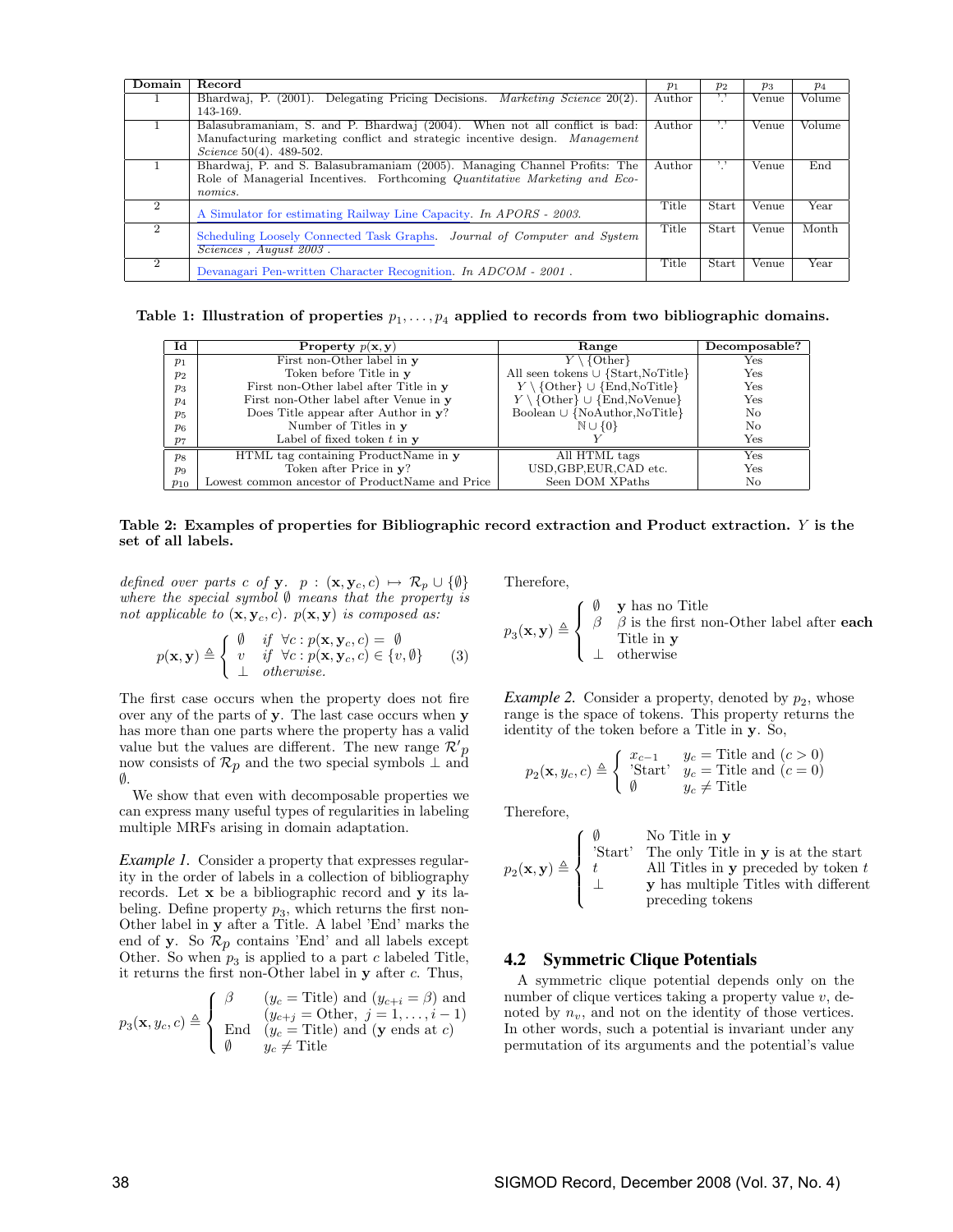

Figure 1: Cluster graph for a toy example with three chain-shaped MRF instances and two properties.

is derived from the histogram of counts  $\{n_v|\forall v \in V\},\$ where  $V$  is the set of possible property values. We denote this histogram by the vector n. An associative potential is maximized when  $n_v = n$  for some v, i.e. one value is given to all the clique vertices.

Three popular associative clique potential families are listed in Table 3. We specifically discuss a very prominent symmetric clique potential — Potts potential, which we also use in our experiments.

#### *Potts Potential*

The Potts potential corresponds to the negative Gini index of the property values at the clique vertices:

$$
CPotts = C(n1,...,n|V|) = \frac{\lambda}{n} \sum_{v \in V} n_v^2
$$
 (4)

where  $n$  is the number of vertices. Potts potential counts (upto a constant) the number of clique edges, both of whose end vertices have the same property value. Potts potential have been extensively used in statistical physics in the garb of Ising models, in image pixel labeling tasks e.g. [4], in associative Markov networks [15] to model associative labeling tasks, and in skip-chain MRFs [14] to model non-local associative dependencies between repeated occurrences of a word.

#### 4.3 Joint Record Labeling

The individual MRFs coupled with symmetric clique potentials form a natural cluster graphical model, such as the toy model shown in Figure 1. To compute the labelings of all MRFs jointly, we perform message passing on this cluster graph.

Message passing on the cluster graph can be seen as an optimization-by-parts heuristic to solve Equation 2. In a single iteration of this heuristic, each cluster computes its own belief of what its own labeling should be and passes this message to the neighboring clusters, which in turn compute their beliefs about the labels of their member nodes. These computations are interdependent because the clusters have overlapping members.

In our setup, this leads to computing messages from MRFs to property cliques and vice versa. Complete message computation details are provided in [7]. We only provide the outline here. First, to compute a message from an MRF to a property clique, we look at the message computation algorithm *inside* the MRF and fold-in the property. Folding is possible because the properties are decomposable in the same way as the MRF model. Second, to compute the reverse message, we invoke highly efficient potential-specific combinatorial algorithms at the clique. Some such algorithms are presented in [6] and [7] for a variety of potentials.

After sufficient rounds of interaction via message passing, each MRF reports its best labeling independently.

### 5. EXPERIMENTAL RESULTS

We demonstrate the domain adaptability of our approach and show that using a good set of properties can bring down the test error significantly.

We focus on the bibliographic information extraction task, where the aim is to adapt a base model across widely varying publications pages of authors. Our dataset consists of 433 bibliographic entries from the webpages of 31 authors, hand-labeled with 14 labels such as Title, Author, Venue, Location and Year. Bibliographic entries across different authors differ in various aspects like label-ordering, missing labels, punctuation, HTML formatting and bibliographic style.

Varying fractions of 31 domains were used to train a base model. We used standard extraction features in a window around each token, along with label transition features [10].

For our collective labeling framework, we use properties  $p_1, \ldots, p_4$  from Table 2. We use Potts potential for each property, with  $\lambda = 1$ . Some of these properties, e.g.  $p_3$ , operate on non-adjacent labels, and thus are not Markovian. This can be easily rectified by making 'Other' an extension of its predecessor label, e.g. an 'Other' segment after 'Title' can be relabeled as 'After-Title'.

The performance results of the collective model with the above properties versus the baseline model are presented in Table 4. For the test domains, we report token F1 accuracy of the important labels — Title, Author and Venue. F1 accuracy of a label  $l$  is the harmonic mean of the precision and recall of  $l$ , defined as:

$$
Prec(l) = \frac{\# \text{ tokens correctly marked } l \text{ by the model}}{\# \text{ tokens marked } l \text{ by the model}}
$$

$$
Recall(l) = \frac{\# \text{ tokens correctly marked } l \text{ by the model}}{\# \text{ tokens with true label } l}
$$

F1 accuracies reported in Table 4 are averaged over five trials. The collective model leads to up to 25% reduction in the test error for Venue and Title, labels for which we had defined related properties. Figure 2 shows the error reduction on individual test domains for one particular split when five domains were used for training and 26 for testing. The errors are computed from the combined token F1 scores of Title, Venue and Author. For some domains the errors are reduced by more than 50%. Collective inference increases errors in only two domains. In those domains, a majority of the labelings output by the base model take on wrong property values. Thus by encouraging conformity, the